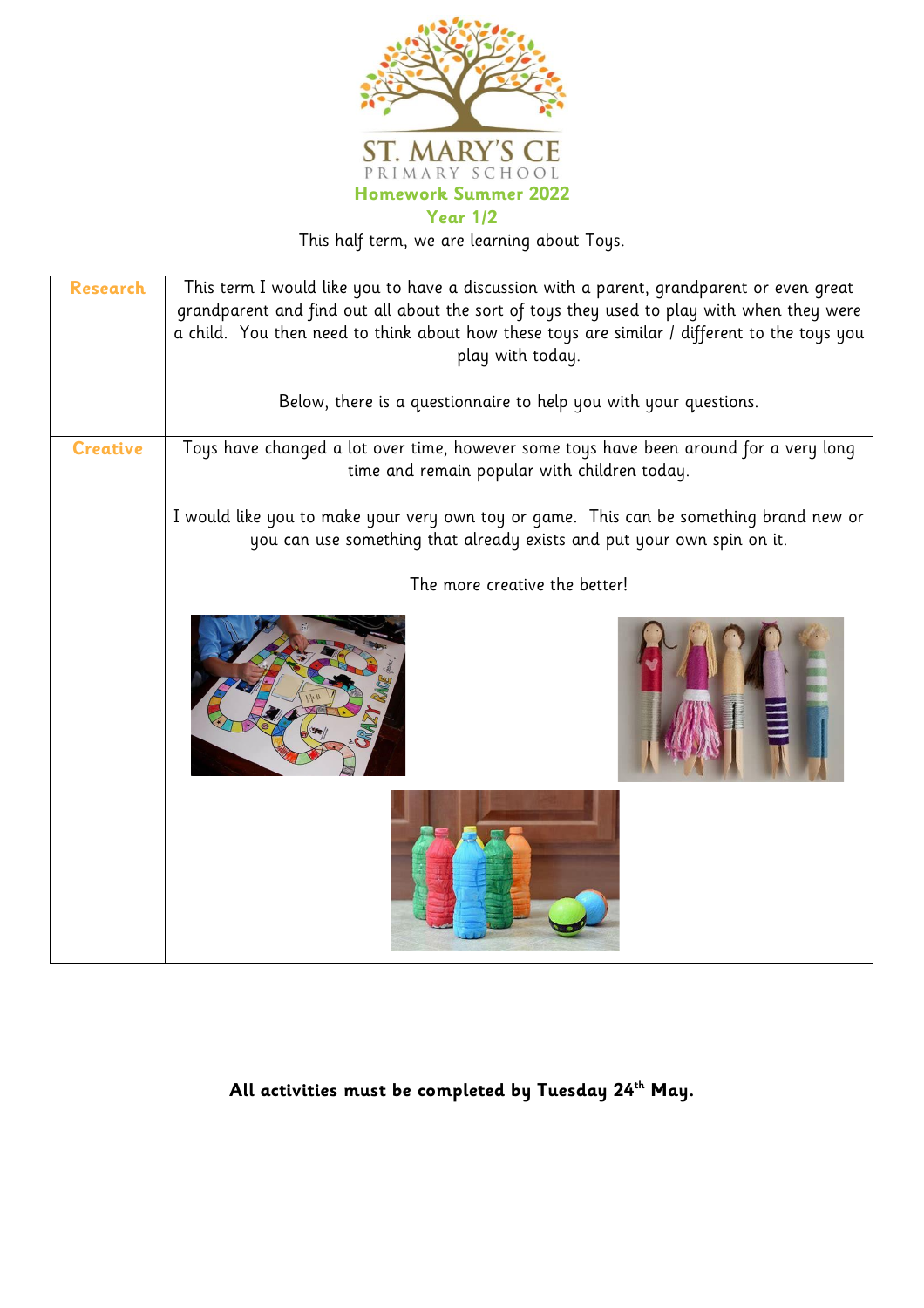## **Toys Questionnaire**

Here are some questions to ask your parents or grandparents about the toys they played with.

I want you to think about how the toys they played with are similar or different to the toys you play with.

1. What toys did you play with?

2. What were they made out of?

3. How did they work?

4. Did they have any special features?